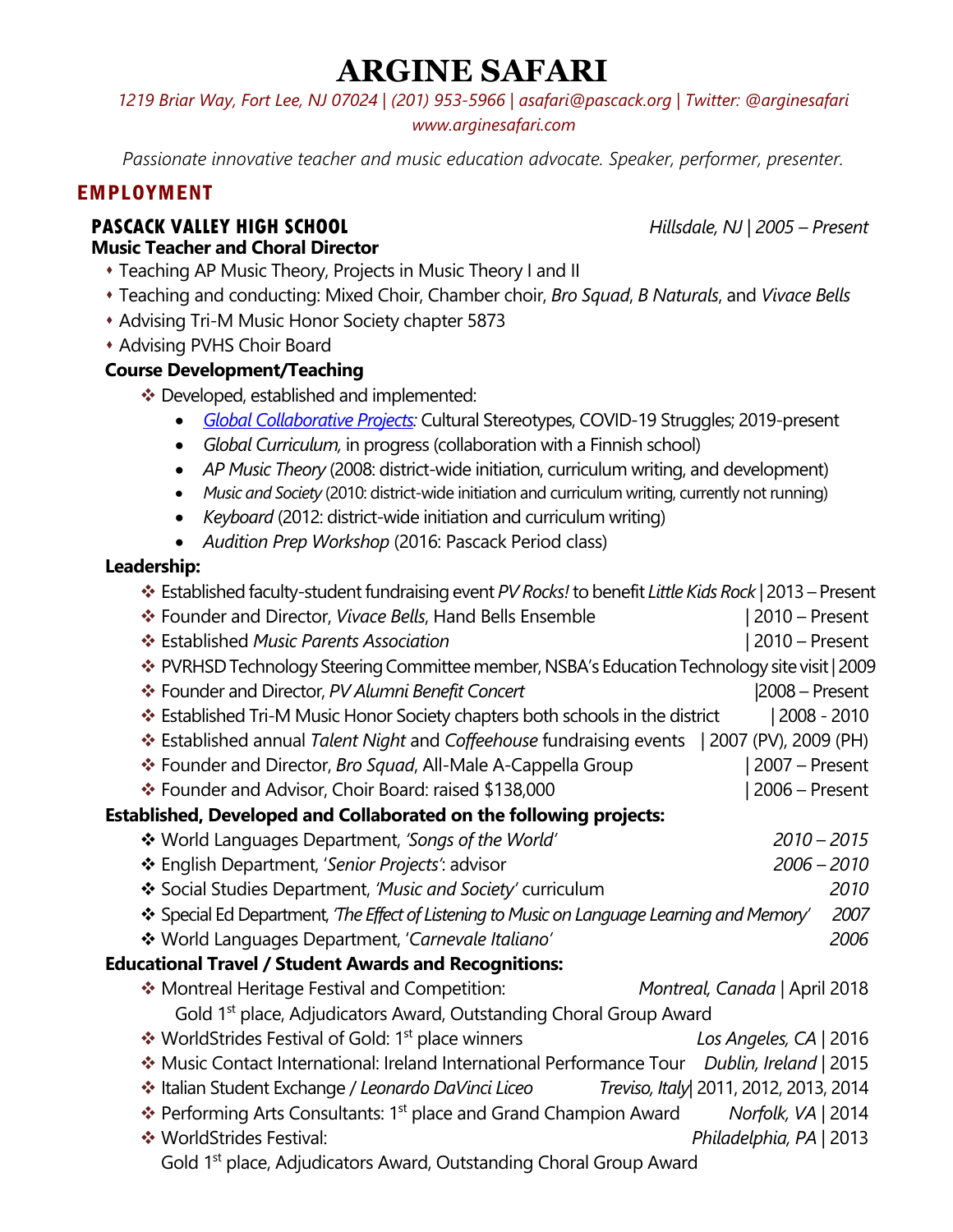v Heritage Festival: Silver Rating *Washington, DC* | 2012

v Heritage Festival: Gold 1st place *New York, NY* | 2011

- **<sup>◆</sup>** Heritage Festival: Silver Rating *Boston, MA* | 2010
- v Student successes: 2008 Present

Accepted to Bergen County, NJ Regional, All-State, All-Eastern, All-National Honors Choirs Accepted to the most prestigious Music Performance & Music Education programs in the country, including: Berklee College of Music, Boston Conservatory, Eastman School of Music, Ithaca College, Juilliard School, Manhattan School of Music, Mannes College of Music, NWU Bienen School of Music, NYU, San Francisco Conservatory of Music, Westminster Choir College, and more

## **Community and Volunteer annual events:** helped raise more than \$45,000 *Ongoing*

- ❖ Relay for Life: Performances Coordinator and team member
- ❖ Cancer Survivors Dinner and events

## **Collaborations with Universities, colleges, community ensembles, and acclaimed performers:**

- v Princeton Nassoons, *Princeton University, NJ* | 2018
- **Ex** Rowan University, *Glassboro, NJ* | 2017
- v Pro Arte Chorale, *Ridgewood, NJ* | 2016
- v Seton Hall University, *South Orange, NJ* | 2016
- v Adelphi Orchestra, *River Edge, NJ* | 2016 & 2018
- v Notre Dame School*, Dublin, Ireland* | 2015
- v Mississauga Canadian Youth Choir, *Mississauga, Canada* | 2015 & 2018
- \* Workshops: Yale University Whiffenpoofs, Robert Kapilow, Rutgers University Glee Club ongoing
- \* The Bobby McFerrin Vocal Improvisation/Instant Opera! Carnegie Hall, NY | 2008

#### **UNIVERSITY OF THE ARTS HELSINKI, SIBELIUS ACADEMY** *Helsinki, Finland | January-July 2019* **Fulbright Distinguished Teacher Fellow**

- \* Selected to conduct educational research and study nationally-recognized education systems and global education integration in Finland
- s Presented seminars, lectures, masterclasses, workshops in Finland, France, Germany, and Russia
- \* Developed the *Fulbright Inquiry Project*, "Global Classrooms: Connecting Communities Through Arts Collaboration and Phenomenon-Based Design"
- Established new educational opportunities for collaboration, education and cultural exchange between teachers and students at the participating high schools in Finland and the USA
- Initiated and established a collaboration and a student exchange program between Haaga-Helia University of Applied Sciences in Helsinki, Finland, and Russian-Armenian University in Yerevan, Armenia

#### **NEW JERSEY STATE DEPARTMENT OF EDUCATION** *Trenton, NJ* | *January 2017 – August 2017* **Consultant, Government Employee Interchange Act/2017 New Jersey State Teacher of the Year**

- Completed a six-month fellowship, sponsored by ETS, that included advising on policy for the NJ and US Departments of Education, serving as an ambassador of education across the state, county, and world to advise on and exemplify best teaching practices
- \* Keynote speaker for more than 15 state and countrywide conferences and ceremonies
- Served as a resource to the Department for programs that directly impact the teaching profession, including Teaching Preparation programs across the state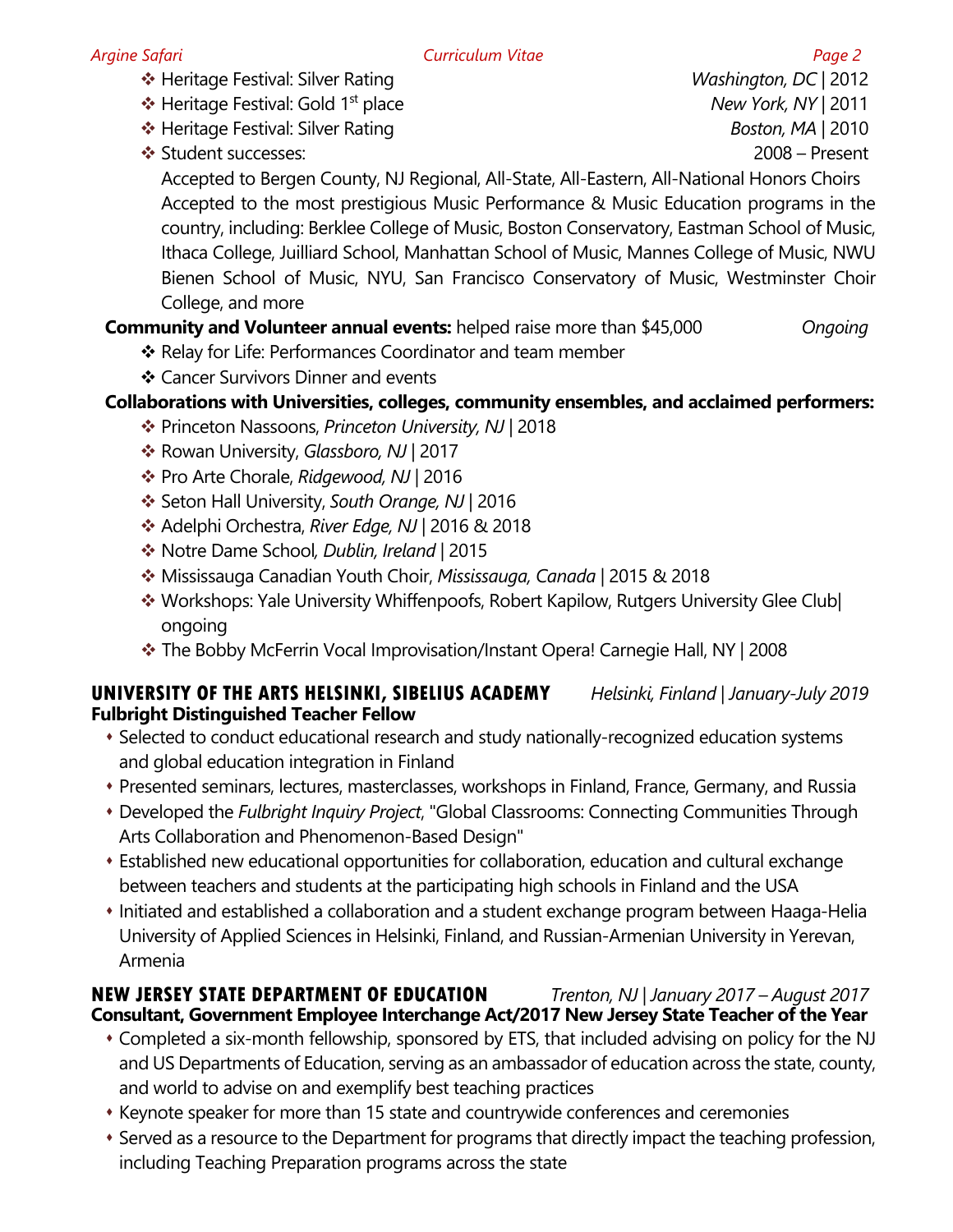- s Established R.A.F.T. initiative: *Reaching All Future Teachers.* Leading a group of 21 County Teachers of the Year, organized workshops and presentations for all 25 Teacher Preparation programs in the state
- \* Provided guidance with the implementation of the Title I Arts Integration Pilot Program by the DOE
- \* Advocated on behalf of NJ Arts Education Partnership to raise the awareness of the Arts education issues
- Assisted the Department in providing oversight to present issues affecting education such as educational equity, inclusion, sustainability, and more

## **STAGE, SCENE & SONG PERFORMING ARTS (3sPA)** *2013 – Present*

## **Co-Founder and Creative Director**

- Driving force behind all aspects of the non-profit organization
- Directed fully-staged musicals through Youth Theater collaborative for students in grades 6-12
- \* Developed unique internship programs for aspiring young producers, directors, writers, actors, musicians and dancers
- Received 10 nominations and 2 awards, including Best Ensemble, Best Musical, Outstanding Actor, and Best Music Direction, National Youth Theatre | 2015

#### **CHRIST LUTHERAN CHURCH** *Woodcliff Lake, NJ* | *2006 – Present* **Music Director and Organist**

- Overseeing the Music Ministry at the Church and performing for Sunday services
- Conducting Chancel Choir and Hand Chimes Ensemble
- Hosting yearly Interfaith Thanksgiving Service which includes ministry leaders and performing groups from Pascack region churches and temples, with the mission to promote messages of peace and empathy, and the goal of raising money for refugees
- Organizing festive Christmas and Easter celebrations and fundraising concerts, collaborating with the area churches and professional musicians from the Tri-State area

## **BROOKLYN YOUTH CHORUS ACADEMY (GRAMMY AWARD-WINNING)** *Brooklyn, NY* | *1995 – 2007* **Pianist/Conductor**

Co-wrote the Academy's unique voice-based curriculum grounded on Kodály principles

- Conducted Preparatory Chorus and Junior Chorus
- Taught piano and voice lessons
- Highlights include performances with New York Philharmonic Orchestra, Elton John and Michael Jackson, Madison Square Garden, Carnegie Hall, and other major NYC venues

## LEADERSHIP AND ADVOCACY

- s **2021 NAfME Music Research and Teacher Education Conference:** Presenter *February 2021*
- s **2021 NJMEA Virtual State Conference:** Presenter *February 2021*
- s **2020-2021 Fulbright DA Welcome Workshop**: Fulbright Alumni Panelist *Dec 5th, 2020*
- s **2020 Fulbright Global Teaching Dialogue**: Presenter *July 2020*
- **NAfME Academy Presenter**: Virtally Nothing: From Surviving to Thriving *April 2020*
- s **NNSTOY Leadership Conference:** selection/organization committee member *July 7-10th, 2020*
- s **Music Educator Virtual PLC for teachers nationwide:** Initiated and facilitated *March 16-June 20, 2020*
- s **NJ Department of Education: Title I Arts Integration Pilot Program team** *January 2017 – January 2019*
	- \* Training teachers in Arts Integration approach to education, acting as a Teaching Artist
	- \* Advocating for Title I Arts Integration Program, NJ DOE pilot program, within the state and nationally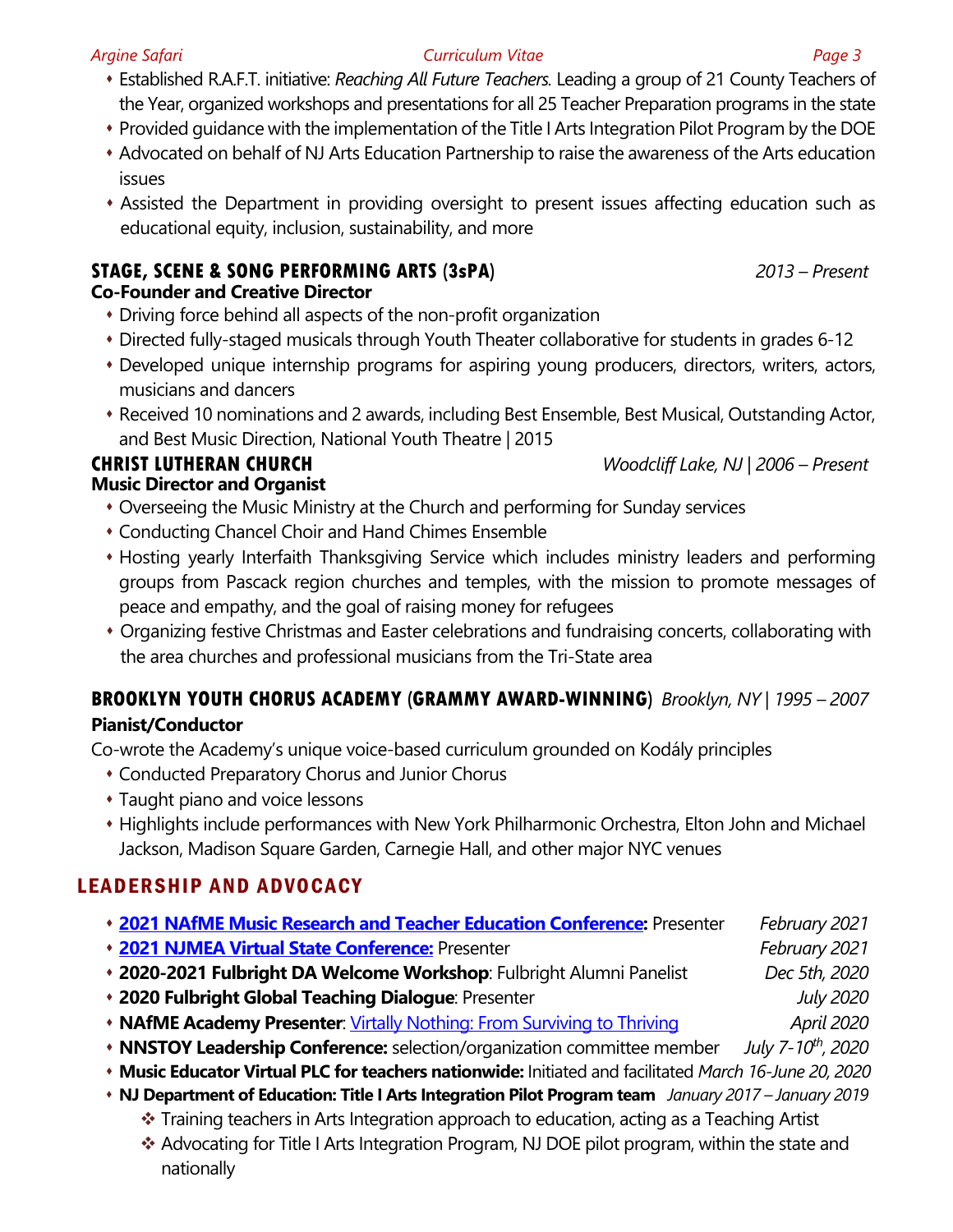#### *Argine Safari Curriculum Vitae Page 4*

s **Teacher of the Year Program,** Council of Chief State School Officers (CCSSO) *2016 –2017*

- \* Selected among 125,000 teachers in New Jersey as the 2017 State Teacher of the Year to represent NJ teachers nationally
- \* Participated in unparalleled professional development with top educators from our nation on equity, advocacy, media training, family engagement, instructional leadership, policy, and more
- \* Wrote and delivered numerous speeches, presentations for educators, administrators, and political figures in the state and across the nation, including NJ State Senate and House of Representatives,

The NJ Board of Education, NJEA, NJ PTA, and more

- \* Met and discussed current education issues with the United States Secretary of Education Betsy DeVos, US senators, and the US Department of Education representatives
- \* Delivered "Leading from the Classroom" podcast for Northwest Evaluation Association (NWEA) www.teacherpodcasts.org
- s **NNSTOY National Teacher Leadership Conference** *July 8 – 11, 2018, Las Vegas, NV*
	- ❖ Social Outing Conference Planning committee member
- s **Lowell Milken Center for Unsung Heroes Fellowship** *June 17-22, 2018, Fort Scott, KS*
- s **Fairleigh Dickinson University** *Madison, NJ* |*March 21, 2018*
	- **Example 2** Presenter, workshop for early career educators: Ode to Teaching
- s **ECET2NJPA Convening** *The College of New Jersey* |*March 3 – 4, 2018*
	- \* Presenter, *Connecting the Dots: Creativity and Innovation in the Classroom*
- s **ECET2 Conference** *Princeton, NJ* |*December 1 – 2, 2017*

*Courageous Conversations: Reflecting, Learning & Leading Toward Educational Equity*

- \* Co-organizer: Planned and organized all breakout sessions, inviting guest speakers and facilitators
- v Artistic Director: a collaborative performance by 65 students from New Milford Middle School orchestra and Pascack Valley High School Choir, focusing on social justice through the arts
- **Example** *a* **Calling** speaker
- s *Teach Plus* **Teacher of the Year Advisory Committee member** *November 2017 – Present*
	- \* Working with Teach Plus on our Title II advocacy project, ensuring full funding of Title II
	- **Ex** Writing op-eds and reports, including Senator Cory Booker's STRIVE Act to support the teaching profession
	- $\cdot$  Participating in Capitol Hill briefing and Capitol Hill Day
- s **NNSTOY & Aspen Institute Leadership Retreat** *Washington D.C.* |*November 29 – December 1, 2017* Twenty-five nationally chosen educators, principals and administrators collaborated on the educational challenge of distributed leadership
	- \* Developed research questions toolkit to help educators distribute leadership in their schools
	- ❖ Conducted Professional Development activities
- s **ArtsEd** and **New Jersey Principals and Supervisors Association** (NSPSA) *Summit September 28, 2017* 
	- v Presenter: *Transformative Power of the Arts.* Advocating for complete arts education in New Jersey: artsednj.org/artsedsummit
	- \* Facilitated round-table discussions amongst supervisors, administrators, policy makers, and educators
	- $\cdot$  Recruited a group of future music teachers to participate in this Summit
- s **NAfME Think Tank:** Diversity in Leadership and Education Team member *2017 – Present*
- s **NJEA Fr L. Hipp Foundation for Excellence in Education**: Grant Commitee Member*2017 – Present*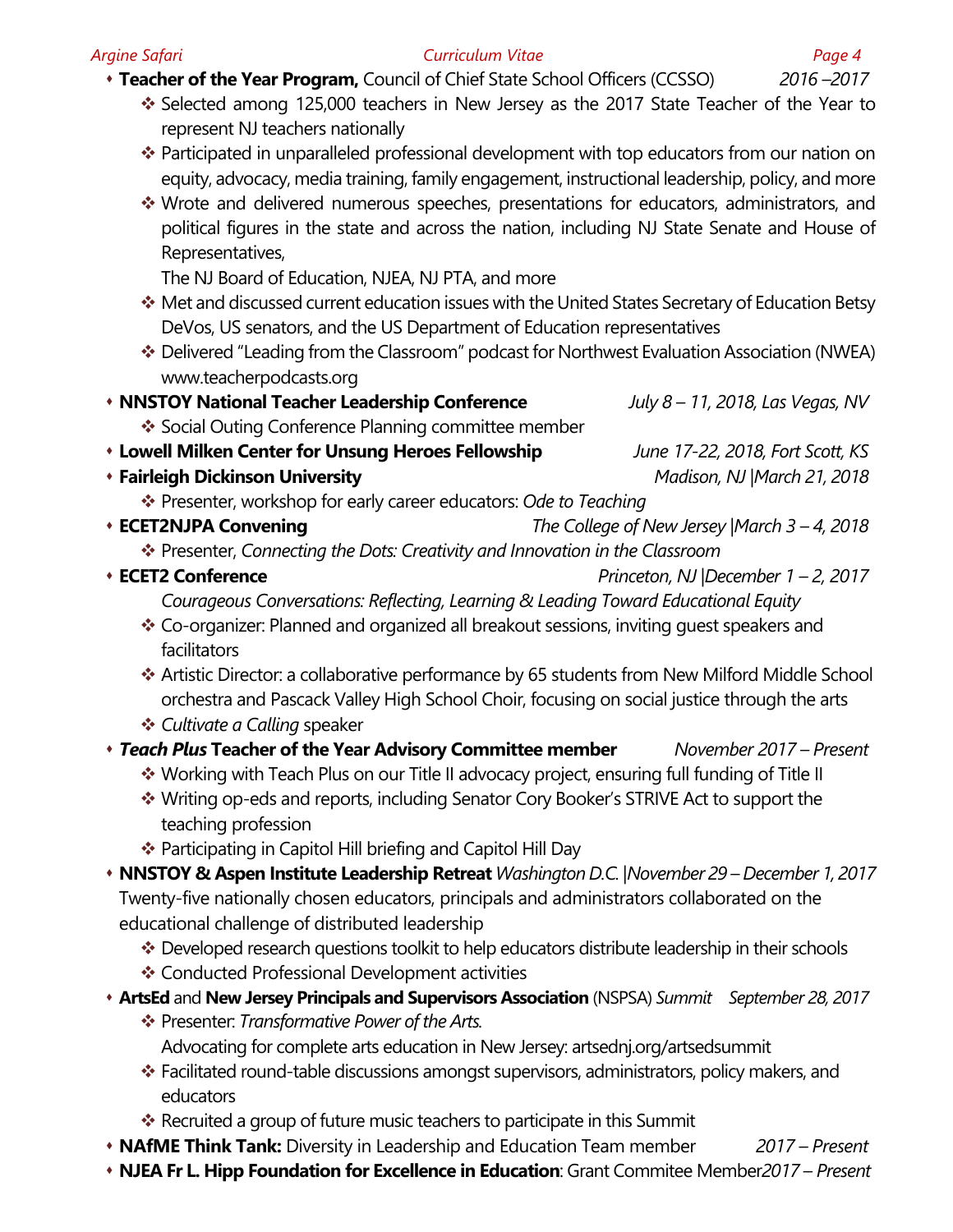| Argine Safari                                                   | <b>Curriculum Vitae</b>                                                                                                                                                                        | Page 5                           |
|-----------------------------------------------------------------|------------------------------------------------------------------------------------------------------------------------------------------------------------------------------------------------|----------------------------------|
|                                                                 | <b>• NJEA Distinguished Service Award Committee Member</b>                                                                                                                                     | $2017 - 2021$                    |
|                                                                 | <b>Co-Founder and Artistic Director, Stage Scene and Song Performing Arts</b> 2013 – Present                                                                                                   |                                  |
| and the world through the performing arts.                      | Non-profit organization dedicated to transforming, enlightening and empowering youth, the society                                                                                              |                                  |
| <b>• Distinguished Clinical Intern Awards Panelist, NJ ACTE</b> |                                                                                                                                                                                                | 2017 – Present                   |
|                                                                 | <b>• Lincoln Center Education Forum: Inclusion &amp; Access: Social Justice, Classroom to the Stage</b>                                                                                        | 2016                             |
|                                                                 | • NAfME Music Research & Teacher Education Conference, Discussion facilitator, Atlanta, GA   April 2016                                                                                        |                                  |
|                                                                 | <b>* Speaker, International Conference on Music and Innovation</b>                                                                                                                             | Moscow, Russia   February 2016   |
| Conservatory                                                    | Interdisciplinary Studies of Musicology Department at P.I. Tchaikovsky Moscow State                                                                                                            |                                  |
|                                                                 | <b>Education Committee Chair &amp; Treasurer of Palisades Virtuosi</b> , Professional Music Trio                                                                                               | $2007 - 2016$                    |
|                                                                 | <b>Moderator and Presenter, EdCamp for Music Educators</b><br>Bergen County, NJ   January 2014                                                                                                 |                                  |
|                                                                 | PROFESSIONAL DEVELOPMENT, PRESENTATIONS, WORKSHOPS                                                                                                                                             |                                  |
|                                                                 | <b>Global Teaching Dialogue</b> by Fulbright Teacher Exchanges. Presenter                                                                                                                      | July 28-30, 2020                 |
|                                                                 | <b>Lincoln Center: Activate, Professional Development Initiative. Participant</b>                                                                                                              | July 21-24 <sup>th</sup> , 2020  |
|                                                                 | <b>* Stockton University Future Educators Virtual Conference: Presenter</b>                                                                                                                    | May 26th, 2020                   |
|                                                                 | <b>• NAfME Workshop: Virtually Nothing: From Surviving to Thriving.</b> Presenter April 7 <sup>th</sup> , 2020                                                                                 |                                  |
|                                                                 | <b>TED-Ed Idea Accelerator BETA Tester:</b> amplifying educators' voices. Presenter.                                                                                                           | 2018 - 2019                      |
| <b>◆ Presentations to Music Education Students</b>              |                                                                                                                                                                                                | September 2017 - Present         |
|                                                                 | From Surviving to Thriving: Please Don't Stop the Music                                                                                                                                        |                                  |
|                                                                 | * Westminster Choir College at Rider University, Princeton, NJ                                                                                                                                 |                                  |
|                                                                 | * Rutgers University's Mason Gross School of Music, New Brunswick, NJ                                                                                                                          |                                  |
|                                                                 | * Rowan University's Music Education Department, Glassboro, NJ                                                                                                                                 |                                  |
| * The College of New Jersey, Ewing, NJ                          |                                                                                                                                                                                                |                                  |
| * Fairleigh Dickinson University, Madison, NJ                   |                                                                                                                                                                                                |                                  |
|                                                                 | • Provided expertise & connected with the NJSEA & NJFEA early career educators Feb 2017 - Present                                                                                              |                                  |
| • NJFEA Conference Keynote Speaker: Why Teach?                  |                                                                                                                                                                                                | June 2018, Kean University, NJ   |
|                                                                 | * Speaker, Seton Hall University, Kappa Delta Pi and Educational Studies:                                                                                                                      | Oct 2017                         |
|                                                                 | ELL students and their needs: what is culturally responsive teaching?                                                                                                                          |                                  |
|                                                                 | • NJFEA Conference Keynote Speaker, William Paterson University                                                                                                                                | Oct 2017                         |
|                                                                 | <b>* Keynote Speaker at the NJ Arts Education Partnership Summit</b>                                                                                                                           | Sep 2017                         |
|                                                                 | alongside Sir Ken Robinson: Why Arts Education?                                                                                                                                                |                                  |
|                                                                 | <b>* Keynote Speaker, Montclair State University Network for Educational Renewal:</b>                                                                                                          | Sep 2017                         |
|                                                                 | The importance of collaboration and mentoring new teachers                                                                                                                                     |                                  |
|                                                                 | <b>* Keynote Speaker at the Linden Schools District:</b> Leading Your Legacy.                                                                                                                  | Sep 2017                         |
|                                                                 | Spoke to the entire district of more than 1,000 faculty and staff                                                                                                                              |                                  |
| <b>* Space Academy for Educators</b>                            |                                                                                                                                                                                                | July 19-25, 2017, Huntsville, AL |
| simulations                                                     | ❖ Participated in an intensive week-long program to develop teamwork and leadership skills and<br>discover innovative instructional practices; participated in STEM projects and space mission |                                  |
|                                                                 | <b>Education Commission of the States National Policy Forum</b>                                                                                                                                | June 28-30, 2017, Coronado, CA   |
| and other important education issues                            | * Participated in discussions about education equity, Arts Integration Projects across the nation,                                                                                             |                                  |

s **NJFEA Conference Keynote Speaker** *May 2017, Monmouth University, NJ*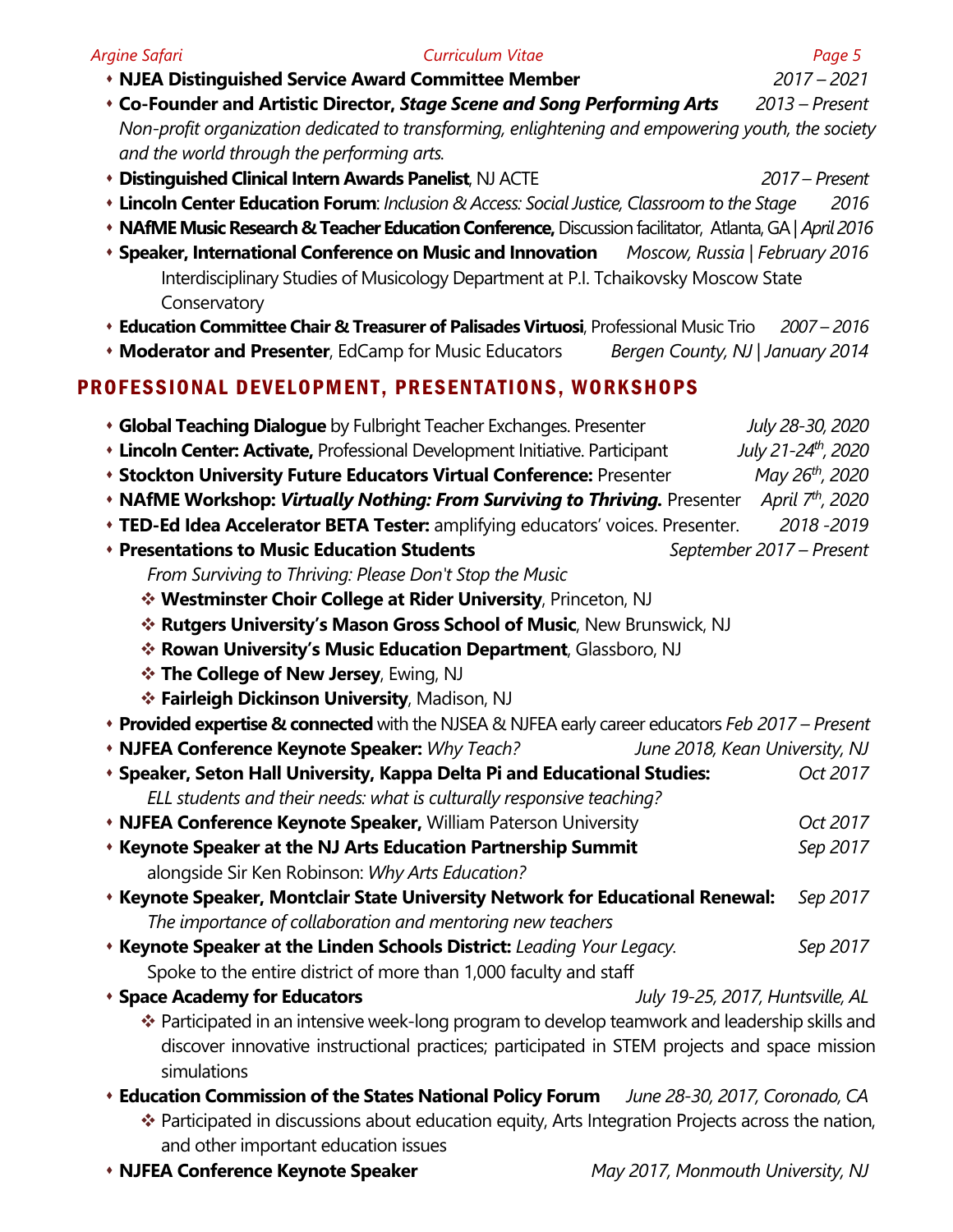| Argine Safari                                                                                 |                                                                                                |  |  | Curriculum Vitae |                                     | Page 6                    |
|-----------------------------------------------------------------------------------------------|------------------------------------------------------------------------------------------------|--|--|------------------|-------------------------------------|---------------------------|
|                                                                                               | * The Smithsonian Institution, CCSSO, Association for Supervision and Curriculum               |  |  |                  |                                     |                           |
|                                                                                               | <b>Development (ASCD), Scholastic</b>                                                          |  |  |                  | April 17-30, 2017, Washington, D.C. |                           |
| ❖ Participated in professional development and staff development                              |                                                                                                |  |  |                  |                                     |                           |
|                                                                                               | * Presenter, ECET2 Spring Convening:                                                           |  |  |                  |                                     | March 2017, Princeton, NJ |
|                                                                                               | Creativity in the Classroom: Keep your students engaged, motivated & excited about learning!   |  |  |                  |                                     |                           |
|                                                                                               | • NJSEA Preservice Conference Leadership Matters: Keynote Speaker                              |  |  |                  |                                     | Feb 2017, Princeton, NJ   |
|                                                                                               | <b>* Presented numerous workshops</b> to K-12 teachers in New Jersey                           |  |  |                  |                                     | Oct 2016 - Present        |
| Topics: Teacher effectiveness, diversity in the classroom, arts integration, social-emotional |                                                                                                |  |  |                  |                                     |                           |
|                                                                                               | awareness, classroom management, mentor-mentee effectiveness, and more                         |  |  |                  |                                     |                           |
|                                                                                               | <b>• Provided numerous training sessions</b> to future music educators through NJMEA and NAfME |  |  |                  |                                     |                           |

- programs
- s **Clinician,** working with choirs ranging from middle school to university levels: *2015 -current*
	- v **Eric Hamber Secondary School Chamber Choir**, Vancouver, Canada
	- **St. James-Assiniboia Senior Divisional Choir**, Winnipeg, Canada
	- v **Candesca**, Kelowna, British Columbia
	- v **Mississauga Festival Youth Choir**, Mississauga, Canada
- s **ASCD Conference on Educational Leadership,** Atlanta, GA *Oct 2012*

## AWARDS, GRANTS & RECOGNITIONS

*2018-2019* **Fulbright Distinguished Awards in Teaching**

*2018* **Arts Educator of the Year,** awarded by New Jersey Education Association

*2018* **NEA Foundation Award for Teaching Excellence**

*2018* **Lowell Milken Center for Unsung Heroes Fellow**

*2018* **Outstanding Music Director,** recognized by WorldStrides OnStage

*2018* **Kevin Grover Distinguished Teacher Leader Scholarship**, awarded by Mount Holyoke College *2017* **Fifth District Hometown Hero Award,** presented by Congressman Josh Gottheimer

*2016-2017* **New Jersey State Teacher of the Year,** CCSSO National Teacher of the Year Program

*2017* **Evangelina Menendez Trailblazer Award,** honored by U.S. Senator Menendez

*2017* **New Jersey Congress of Parents and Teachers Honorary Life Membership Award**

*2017* **Trailblazing Efforts in the Field of Labor and Business Award,** by Bergen County Executive

*2017* **Full tuition scholarship:** Riley College of Education and Leadership, Walden University

*2017* **Top 17 people to watch in 2017,** named #5 by the Record and NorthJersey.com

*2015-2016* **Bergen County Teacher of the Year,** New Jersey Governor's Educator of the Year

*2015-2016* **Pascack Valley High School Teacher of the Year**

*2015* **Grammy Music Educator Award Nominee** 

*2015 - 2018***Winifred M. & George P. Pitkin Foundation Inc. Grants**: *3sPA, www.3spa.org (*\$55,000)

*2015* **National Youth Theatre:** Nominee, Outstanding Musical Direction of '*Catch Me If You Can'*

*2013* **Music Director of the Year**, by WorldStrides Heritage Performance

*2012* **Conductor of the Year,** Music Educators of Bergen County Incorporated, MEBCI

*2010* **Distinguished Secondary School Teaching Award** from Princeton University

*2010 - 2017* **PVHS Parent-Faculty Organization Grants** for Outstanding Student Projects (\$14,500)

*2010* **Extraordinary Contributions to the World Languages Department**, PVHS

*2009* **Music Educators National Conference:** Outstanding Contributions & Selfless Leadership

*2005* **Knights of Columbus #5427 Leadership Award:** For Years of Inspiring Leadership

*2000* **Our Lady of Guadalupe Youth Theatre:** Outstanding Director